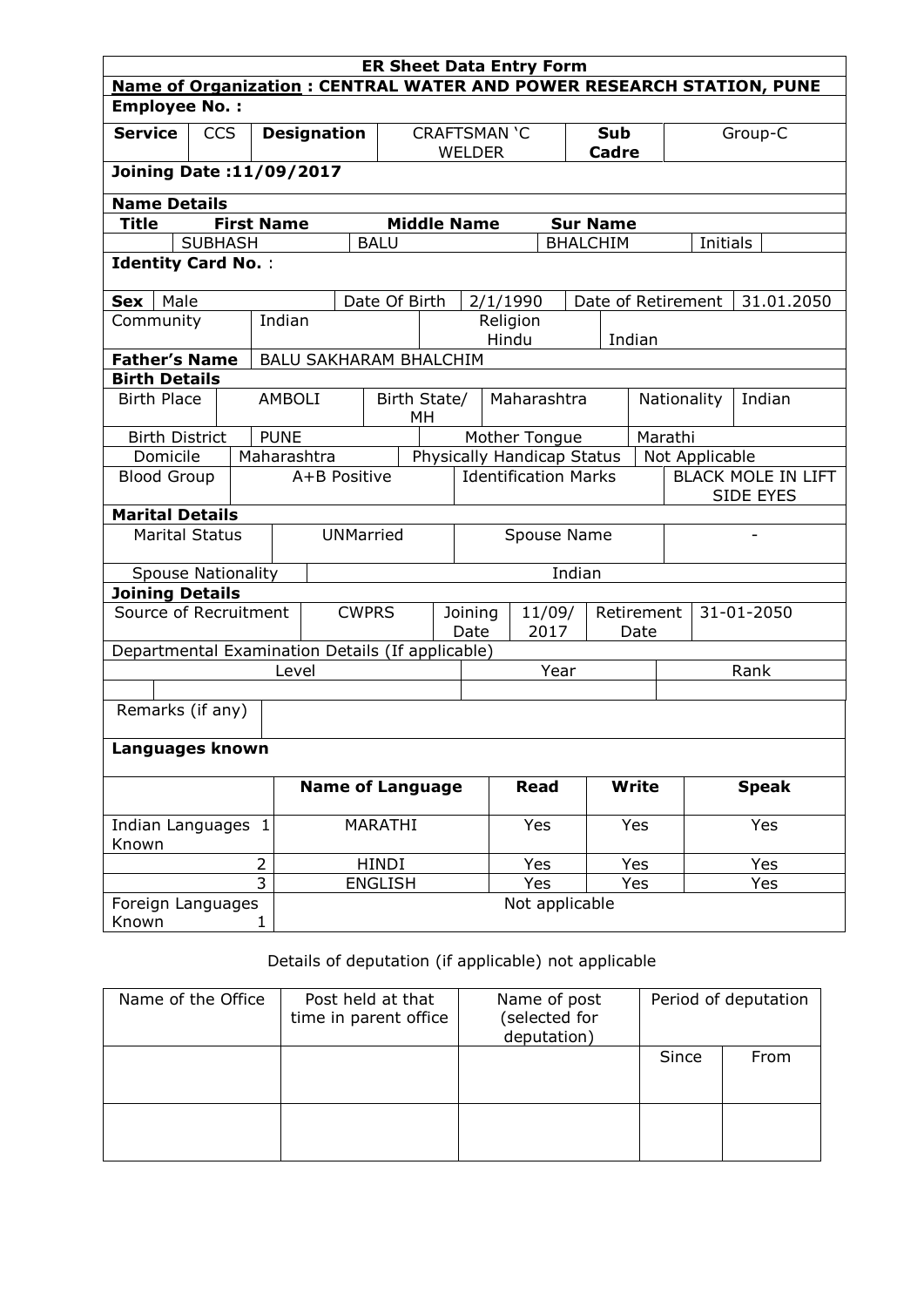## Details of Foreign Visit not applicable

| SI.<br>No. | Place of Visit | Date of<br>visit | Post held at<br>that time | Whether it<br>is a<br>personal or<br>official visit | Details of visit |
|------------|----------------|------------------|---------------------------|-----------------------------------------------------|------------------|
|            |                |                  |                           |                                                     |                  |

## Transfer/Posting Detail (if applicable) not applicable

| Place | Period of posting |      |  |  |  |  |
|-------|-------------------|------|--|--|--|--|
|       | Since             | From |  |  |  |  |
|       |                   |      |  |  |  |  |
|       |                   |      |  |  |  |  |
|       |                   |      |  |  |  |  |

| Qualification (Use extra photocopy sheets for multi qualifications, experience, training, awards details) |                                              |       |                     |                           |                 |                     |                  |                                  |                |                  |  |
|-----------------------------------------------------------------------------------------------------------|----------------------------------------------|-------|---------------------|---------------------------|-----------------|---------------------|------------------|----------------------------------|----------------|------------------|--|
| Qualification                                                                                             | Discipline                                   |       |                     |                           |                 | Specialization 1    |                  |                                  |                |                  |  |
| <b>BA (EXTRNAL</b>                                                                                        |                                              |       |                     |                           | BA(Extrnal)     |                     |                  | History                          |                |                  |  |
| Year                                                                                                      |                                              |       | Division            |                           |                 |                     | CGPA/ % Marks    |                                  |                | Specialization 2 |  |
| <b>OCT-2015</b>                                                                                           |                                              |       | <b>SECOND CLASS</b> |                           |                 |                     | 49%              |                                  | Not applicable |                  |  |
|                                                                                                           |                                              |       |                     |                           |                 |                     |                  |                                  |                |                  |  |
| Institution                                                                                               |                                              |       |                     | University                |                 |                     | Place            |                                  |                | Country          |  |
| Government Industrial                                                                                     |                                              |       |                     | <b>PUNE</b>               |                 |                     | <b>JUNNAR</b>    |                                  |                | India            |  |
| <b>Training Institute</b>                                                                                 |                                              |       |                     |                           |                 |                     |                  |                                  |                |                  |  |
| Qualification (Use extra photocopy sheets for multi qualifications, experience, training, awards details) |                                              |       |                     |                           |                 |                     |                  |                                  |                |                  |  |
| Qualification                                                                                             |                                              |       |                     |                           | Discipline      |                     |                  |                                  |                | Specialization 1 |  |
| ITI (WELDER)                                                                                              |                                              |       |                     |                           | WELDER          |                     |                  |                                  |                | N A              |  |
| Year                                                                                                      |                                              |       | Division            |                           |                 |                     | CGPA/ % Marks    |                                  |                | Specialization 2 |  |
| 2009                                                                                                      |                                              |       | A                   |                           |                 |                     | 68.28%           |                                  |                | N A              |  |
| Establishment                                                                                             |                                              |       |                     | University                |                 |                     | Place            |                                  |                | Country          |  |
| <b>ATI SION MUMBAI</b>                                                                                    |                                              |       | New Delhi           |                           |                 |                     | <b>MANIK DHO</b> |                                  | <b>INDIA</b>   |                  |  |
|                                                                                                           |                                              |       |                     |                           |                 |                     | <b>JUNNAR</b>    |                                  |                |                  |  |
| <b>Experience</b>                                                                                         |                                              |       |                     |                           |                 |                     |                  |                                  |                |                  |  |
| Type of Posting                                                                                           |                                              | Level |                     |                           |                 |                     |                  |                                  |                |                  |  |
|                                                                                                           | Temporary                                    |       |                     | Group- 'C' (Non-Gazetted) |                 |                     |                  |                                  |                |                  |  |
|                                                                                                           | Designation                                  |       | Craftsman "C"       |                           |                 |                     |                  |                                  |                |                  |  |
|                                                                                                           | Ministry                                     |       | MOWR, RD & GR       |                           |                 |                     |                  |                                  |                |                  |  |
|                                                                                                           | Office                                       |       |                     | <b>CWPRS</b>              |                 |                     |                  |                                  |                |                  |  |
| <b>Experience Subject</b>                                                                                 |                                              |       |                     | Period of Posting         |                 |                     |                  |                                  |                |                  |  |
| Major                                                                                                     |                                              |       |                     | Minor                     |                 |                     |                  | From                             |                | To               |  |
|                                                                                                           |                                              |       |                     |                           |                 |                     |                  |                                  |                |                  |  |
| Note:-Refer the Annexure to fill above Major, Minor Subjects and below given training subject             |                                              |       |                     |                           |                 |                     |                  |                                  |                |                  |  |
| minimum 1 week & above)                                                                                   |                                              |       |                     |                           |                 |                     |                  |                                  |                |                  |  |
|                                                                                                           |                                              |       |                     |                           | <b>Training</b> |                     |                  |                                  |                |                  |  |
|                                                                                                           | <b>Training Year</b><br><b>Training Name</b> |       |                     |                           |                 |                     |                  | <b>Training Subject</b>          |                |                  |  |
|                                                                                                           |                                              |       |                     |                           |                 |                     |                  |                                  |                |                  |  |
| Institute Name, Place<br>Level                                                                            |                                              |       |                     |                           |                 | Field Visit Country |                  | Field Visit Place (within India) |                |                  |  |
|                                                                                                           |                                              |       |                     |                           |                 |                     |                  |                                  |                |                  |  |
| <b>Sponsoring Authority</b>                                                                               |                                              |       | Period of Training  |                           |                 |                     |                  | Duration                         |                | Result           |  |
| Director, CW&PRS,                                                                                         |                                              |       | From                |                           | To              |                     |                  | (in Weeks)                       | Qualified      |                  |  |
| Pune                                                                                                      |                                              |       |                     |                           |                 |                     |                  |                                  |                |                  |  |
|                                                                                                           |                                              |       |                     |                           |                 |                     |                  |                                  |                |                  |  |